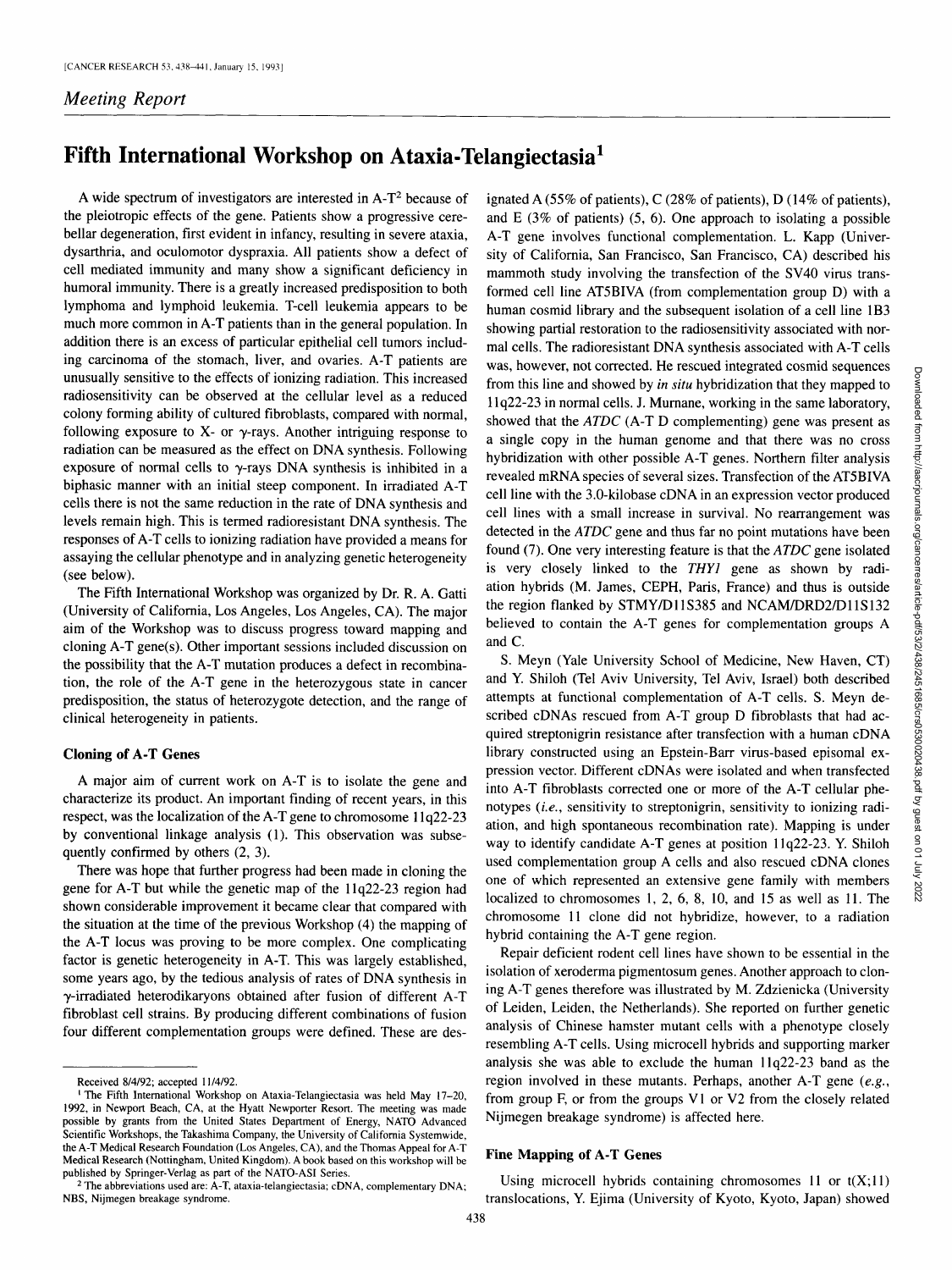that hybrids with 11 pter $\rightarrow$ q23 or 11 p12 $\rightarrow$ qter conferred radioresistance on A-T cells, but in one hybrid a deletion of  $11q23.1 \rightarrow q23.3$  did not confer radioresistance suggesting the A-T gene is at this position. Genetic complementation in A-T cells had been established previously by measuring DNA synthesis in heterodikaryons, formed between different A-T fibroblast cell strains, following y-irradiation. An alternative method for analyzing the more numerous A-T lymphoblastoid cell lines was given by P. Chen (Queensland Institute of Medical Research, Brisbane, Australia) involving analysis of the levels of radiation induced chromosome damage in heterodikaryons. M. Paterson (Cross Cancer Institute, Edmonton, Alberta, Canada) described yet another approach to complementation testing based on the transfer of soluble factors during cocultivation of pairs of fibroblast strains.

R. A. Gatti described the results of his genetic linkage analysis on an international consortium of over 100 A-T families and reported linkage evidence for genetic heterogeneity suggesting that the *ATA*  and *ATC* genes may both be between STMY/D11S385 and NCAM/ DRD2/DllS132 and that *ATD* may be 30 cM distal, between DllS147 and DllS133 but still within 11q23. C. M. McConville (Birmingham University, Birmingham, England) showed good evidence from recombination events in A-T families for a common A-T gene proximal to DllS535 which is itself proximal to both NCAM/ DRD2 and DllS424 (see Fig. 1). Another approach therefore to locating the A-T gene is far more precise mapping initially to identify candidate regions for subsequent gene transfer studies. This approach, however, requires the isolation of additional polymorphic markers across the region of the A-T gene(s). M. James described the isolation

| Centromere                            |                |
|---------------------------------------|----------------|
| TYR                                   |                |
| I<br>D11S84<br>ı                      |                |
| D11S36<br>I                           | 1 ATA and ATC? |
| D11S35<br><b>STMY</b><br>D11S385<br>I |                |
| D11S611<br>۱                          |                |
| D11S384<br>D11S535<br>ŧ               |                |
| CRYA2<br>ł                            |                |
| D11S424<br>ı                          |                |
| D11S132<br>I                          |                |
| DRD2<br><b>NCAM</b><br>١              |                |
| D11S351<br>D11S144<br>ı               |                |
| APOA1/C3/A4<br>ł                      |                |
| D11S29<br>ı                           |                |
| CD3E/D/G<br>I                         |                |
| <b>THY1</b><br>ł                      |                |
| D11S147<br>ı                          | 1ATD?          |
| D11S133<br>I                          |                |
| D11S528<br>ı                          |                |
| ETS                                   |                |
| ı<br>Telomere                         |                |

Fig. 1. Map of the chromosome 11q22-23 region showing the relative order of genes and RFLPs. The likely positions of the *ATA, ATC,* and *ATD* genes are indicated.

of six new microsatellite markers from a region between STMY/ D11S385 and D11S351 derived from  $(a)$  a cosmid library from a radiation hybrid,  $(b)$  previously localized cosmids (8) and  $(c)$  J. Weissenbach (Genethon, Paris, France). He also mapped the CRYA2 gene to this region. C. M. McConville described two new markers, D11S535 (J12.8) and DllS611 (J12/1C2), flanking the *A-TA* gene. P. Byrd *et al.* (Birmingham University, Birmingham, England) showed the construction of YAC contigs around STMY/D11S385, D11S611 and DllS535 with a total of 2 mb covered. P. Charmley (Virginia Mason Research Center, Seattle, WA) also discussed in a poster the use of CA repeats in detecting linkage disequilibrium with disease alleles.

## **Defective Recombination in A-T?**

The presence of spontaneously occurring chromosome translocations involving break points in T-cell receptor genes in A-T lymphocytes suggests a defect in some form of recombination. Meyn described an increased intrachromosomal recombination rate in A-T fibroblast lines underlining this increased propensity for abnormal recombination. R. J. Albertini (Vermont Cancer Center, Burlington, VT) gave an *hprt* mutant frequency in T-cells in young adults of 5-10  $\times$  10<sup>-6</sup> and in the fetus of about 0.6  $\times$  10<sup>-6</sup>. Most *hprt* mutations in the foetus involved precise break points in introns 1 and 3 within a typical heptamer recognition sequence. C. E Arlett (University of Sussex, Brighton, England) showed that the *in vivo* mutation frequency at the *hprt* locus in A-T T-lymphocytes was 5-10-fold higher than in age matched normals. The frequency of *hprt* mutants in A-T heterozygotes was the same as in normals.

The high rate of interlocus recombination seen in A-T lymphocytes may occur because controls for preventing inappropriate rearrangement have broken down. M. R. Lieber (Stanford University, Stanford, CA) described ways in which under normal circumstances simultaneous gene rearrangements are prevented including, for example, differential locus accessibility to recombinase. He showed using minichromosome substrates that CpG methylation decreases the V(D)J recombination of these substrates by more than 100-fold. Studies with A-T cell extracts have yet to be undertaken. L. R. D. Kingsbury (University of California, Berkeley, Berkeley, CA) reported her evidence that somatic DNA rearrangements can occur in the brains of transgenic mice (9). This recombination appears to differ in site specificity from V(D)J recombination in lymphocytes. These results are intriguing in the light of the combination of features in A-T patients, including cerebellar degeneration together with evidence of immunodeficiency and translocations at sites of V(D)J recombination. The defect in SCID mice involves V(D)J joining which does not appear abnormal in A-T patients. K. Komatsu (Nagasaki University School of Medicine, Nagasaki, Japan) suggested from observations on SCID/ human cell fusions that human chromosome 8 or 16 complemented the mouse SCID mutation. [The *RAG1* and *RAG2* genes which influence an earlier stage of  $V(D)$ J joining are on chromosome 11p (10)].

#### **Cancer and the A-T Gene**

One of the most important consequences in somatic cells of such a possible recombination defect in A-T patients is the development of lymphoma/leukemia. P. Sherrington (M.R.C. Laboratory of Molecular Biology, Cambridge, United Kingdom) and C. Croce (Jefferson Cancer Institute, Philadelphia, PA) both described the importance of a region proximal to IgH in  $t(14;14)$  and  $inv(14)$  inversions in the development of T-cell tumors in both A-T and non-A-T individuals. J. Thick (Birmingham University, Birmingham, England) also described an A-T patient with  $t(X; 14)(q28; q11)$  who developed a T-cell leukemia.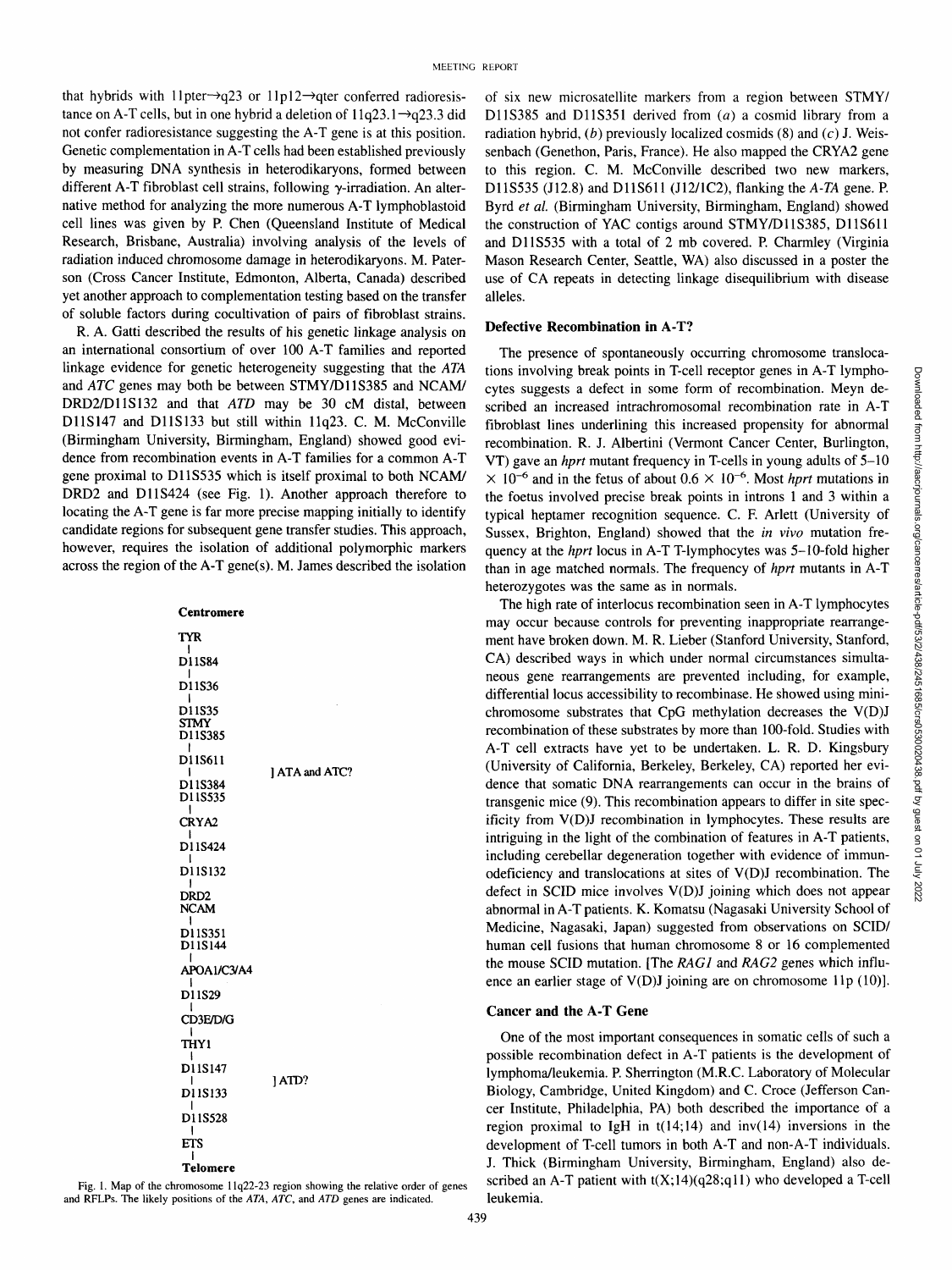E Li (Dana-Farber Cancer Institute, Boston, MA) reviewed recent work on familial cancer syndromes and the importance of particular genes in cancer causation. He stressed work on *p53* in Li-Fraumeni syndrome. If carriers of the A-T gene can be shown to have a clearly increased risk of some cancers then the A-T gene will assume an importance comparable to those seen in some familial cancer syndromes. M. Swift (University of North Carolina, Chapel Hill, NC) reiterated his recent results suggesting not only that female carriers of the A-T gene were at increased risk of breast cancer but also that exposure of these carriers to ionizing radiation may increase the risk. R. Wooster (Institute of Cancer Research, London, England) could find no evidence for linkage of breast cancer to loci on chromosome l lq after allowing for possible linkage to 17q. He even reported obligate recombination between the A-T locus and breast cancer. The relative risk for breast cancer in A-T heterozygotes may not be high enough to generate the large breast cancer families necessary for linkage analysis. R. Haile (University of California, Los Angeles, Los Angeles, CA) is currently undertaking a similar study. Despite reports about breast cancer in A-T heterozygotes, R. Withers (University of California, Los Angeles, Los Angeles, CA) suggested that mammography in heterozygous A-T patients should be carried out in a manner comparable to that for the general population.

#### **Heterozygote Detection**

Identification of known heterozygotes was reported by M. Lavin (Queensland Institute of Medical Research, Brisbane, Australia) by the longer G<sub>2</sub> phase delay seen in fluorescence-activated cell sorter analysis following  $\gamma$ -irradiation of lymphoblastoid cells. Minimal overlap occurred with controls. D. Scott [Paterson Institute of Cancer Research, Manchester, England] measured chromosomal radiosensitivity of cells irradiated in  $G_2$  [assay of Sanford *et al.* (11)] or low dose rate G<sub>0</sub> irradiation and found considerable overlap of A-T heterozygotes and normals. This was also true for low dose rate  $G_0$  irradiation using cell survival as the end point. Interestingly some breast cancer patients who showed excessive skin reactions after radiotherapy showed significantly increased radiosensitivity by these criteria. This work is continuing. It seems likely that the A-T gene(s) will be cloned before too long so that heterozygotes will be identifiable in the general population and the role of the A-T gene in breast cancer can be tested.

#### **Clinical Heterogeneity in A-T**

A-T is regarded as a clinically homogeneous condition. L. Chessa (University "La Sapienza," Rome, Italy) described the establishment of a register of 56 families in Italy and emphasized their clinical homogeneity. She also suggested that A-T patients might have an increased incidence of cardiac anomalies. O. Porras (Hospital Nacional de Niros, San Jose, Costa Rica) described a group of 27 Costa Rican families, noting a high incidence of clubbing in his patients and gastric cancer in their families. There is growing evidence, however, of variations in the age of onset of A-T in *bona fide* patients as well as the rates of progress of the cerebellar degeneration. C. G. Woods (Oxford, England) presented data from 60 British A-T families where a minority showed unusually severe or mild or atypical clinical features. Two patients in a family described by D. Hernandez (Birmingham, England) showed milder than usual cerebellar degeneration but very typical severe cellular radiosensitivity. There was no evidence for linkage of the A-T gene, in this family, to chromosome 11. At the cellular level it is clear from some studies that 10-15% of A-T patients have a radiosensitivity which is less than that normally seen in other patients. L. Chessa also described 3 patients with an intermediate level of radiosensitivity. The most fascinating clinical relationship, however, is between A-T and the NBS. Although these are known to be in different complementation groups NBS patients show the increased cellular radiosensitivity seen in A-T patients as well as the increased frequency of chromosome translocations involving chromosomes 7 and 14 in T-lymphocytes. C. M. A. Weemaes (University Hospital, Nijmegen, Nijmegen, the Netherlands) described the NBS syndrome as well as a new variant without increased radiosensitivity. It is interesting that although NBS patients, like A-T patients, also develop lymphoid tumors it is not clear whether they preferentially develop T-cell tumors.

## **Conclusion**

The meeting began with a clinical overview of A-T by R. Sedgwick who with E. Boder (12) gave the disorder its name in 1957 and closed with an appropriate mixture of clinical and scientific overviews. S. Perlmann (University of California, Los Angeles, Los Angeles, CA) gave a summary of the approaches to the treatment of ataxia-telangiectasia. While there is no curative or even stabilizing treatment for the disorder, numerous medications are available for treatment of individual neurological symptoms. Screening for development of neoplastic conditions is clearly important and treatment for nonneurological symptoms such as recurrent sinopulmonary infections is obviously available. R. Painter (University of California, San Francisco, San Francisco, CA) gave an overview of the radiobiology of A-T emphasizing, in particular, radioresistant DNA synthesis, a topic that will always be associated with his laboratory. Finally M. Lavin gave an overview of the biochemical defects that have been reported in A-T over the years. These are many and disparate and it is difficult to synthesize a scheme including them all. M. Paterson also proposed a new explanation for the increased radiosensitivity observed in A-T cells by invoking a defect in signal transduction in **the**  cell. Essentially the fundamental defect in A-T remains unknown. The most certain way to understanding A-T is to first clone what now appear to be several different A-T genes. The period to the next A-T Workshop will be exciting and promises revelations that will continue to be of great interest across the disciplines.

*A. M. R. Taylor* 

*School* 

*of Cancer Studies* 

*Cancer Research Campaign Department The University of Birmingham Medical Birmingham, B15 2TJ England* 

*N. G. J. Jaspers Department of Genetics and Cell Biology Erasmus University Rotterdam, the Netherlands* 

*R. A. Gatti Department of Pathology UCLA School of Medicine Los Angeles, California 90024* 

### **References**

- 1. Gatti, R. A., Berkel, I., Boder, E., Braedt, G., Charrnley, E, Concannon, E, Ersoy, E, Foroud, T., Jaspers, N. G. J., Lange, K., Lathrop, G. M., Leppert, M., Nakamura, Y., O'Connell, R, Paterson, M., Salser, W., Sanal, O., Silver, J., Sparkes, R. S., Susi, E., Weeks, D. E., Wei, S., White, R., and Yoder, E Localisation of an ataxia telangiectasia gene to chromosome 11q22-23. Nature (Lond.), *336:* 577-580, 1988.
- 2. McConville, C. M., Woods, C. G., Farrall, M., Metcalfe, J. M., and Taylor, A. M. R. Analysis of 7 polymorphic markers **at** chromosome 11q22-23 in 35 ataxia telangiectasia families: further evidence of linkage. Hum. Genet., *85:* 215-220, 1990.
- 3. McConville, C. M., Formstone, C. J., Hemandez, D., Thick, J. and Taylor, A. M. R. Fine mapping of the chromosome 11q22-23 region using PFGE, linkage and haplotype analysis; localisation of the gene for ataxia telangiectasia to a 5cM region flanked